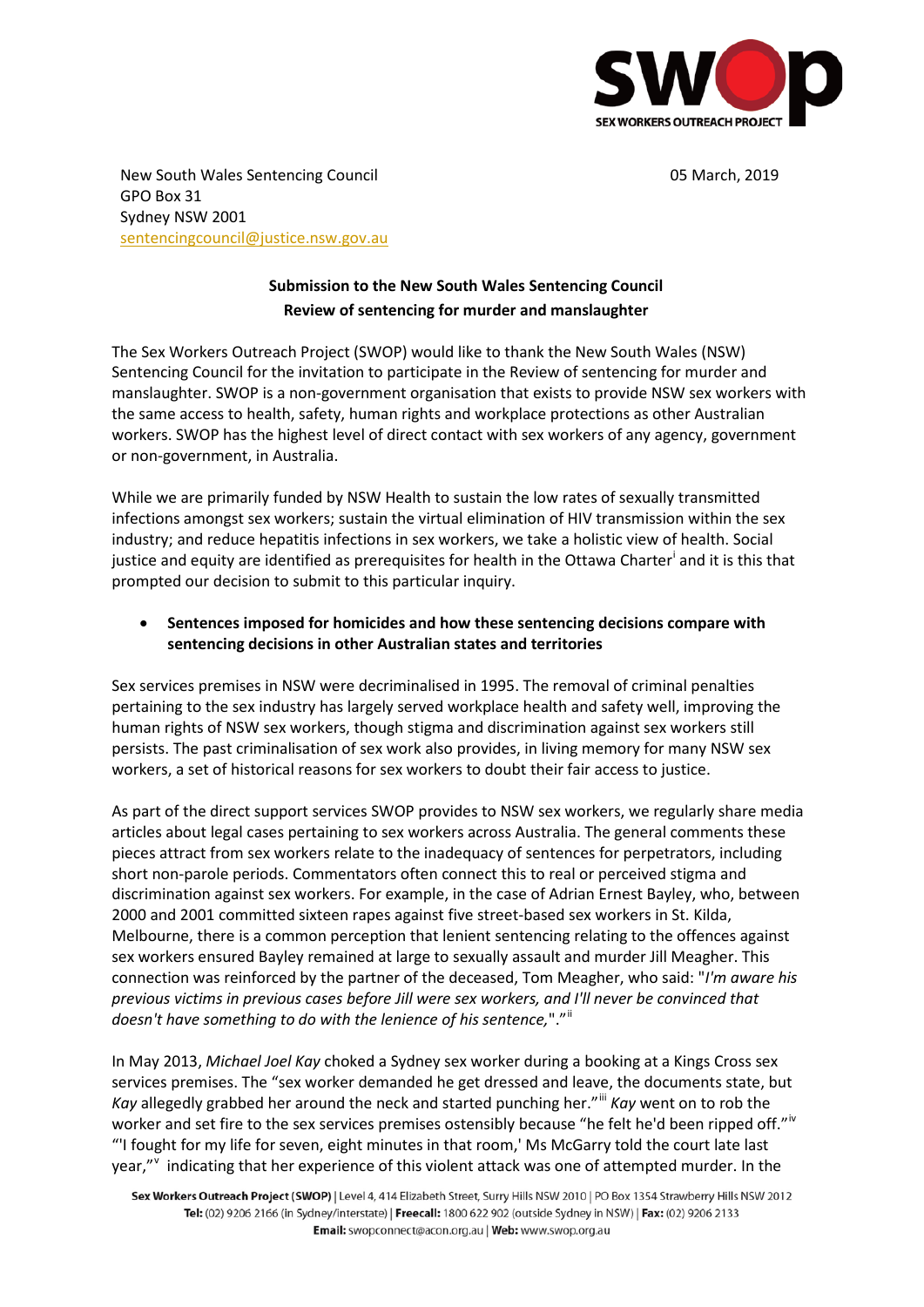NSW District Court, Judge Zahra sentenced Kay to a maximum of two years and five months in gaol, with a non-parole period of one year and three months. As with most cases with sex worker complainants, it was widely reported across tabloid and non-tabloid media, and contributes to the perception that sentencing of perpetrators convicted of offences against sex workers is not commensurate with the crime(s).

Formal research would identify whether perpetrators convicted of committing crimes with sex worker victims have attracted commensurate sentences. It is SWOP's view that this is an area that warrants investigation in the course of this inquiry, particularly as the perception of injustice remains a barrier to NSW sex workers reporting crimes against them.

*Recommendation 1:* NSW Sentencing Council to undertake formal research to investigate whether all murder and manslaughter sentences are commensurate.

## • **The principles that courts apply when sentencing for these offences, including the sentencing principles applied in cases involving domestic and family violence**

In the case of other crimes, like sexual assault; there has been a gradual shifting of attitudes relating to sex worker complainants. In the *NSW Sentencing Bench Book*, it states that manner of dress and sexual history of victim, are not mitigating factors at sentencing. Sex workers in particular are singled out: "Sex workers are as entitled to the protection of the law against sexual assault as other citizens. In such cases it is wrong to sentence on the basis that the psychological effect on the victim or the gravity of the offence will be less than that experienced by others"vi. This is based on a 1993 judgement in the Court of Criminal Appeal in New South Wales by Justice Kirby.

In much more recent times (2016), our Victorian sex worker counterparts were successful in achieving a similar reform to the *Victorian Sentencing Manual* written and maintained by the Judicial College of Victoria. The manual had previously relied upon *AG v Harris 11/8/1981 CCA (VIC)* and *Hakopian 11/12/1991 CCA (VIC)*: "the prostitute's experience may tend to reduce the weight commonly given in rape cases to the 'reaction of revulsion' of the 'chaste woman'" quoted in "Victim is a Prostitute". The *Victorian Sentencing Manual* has now been updated to state: "The Court of Appeal has recognised that the mere fact a victim of a sexual offence was a sex worker will, of itself, have no effect on sentence." Vil

It is SWOP's view that there is some utility to having sentencing guidelines in relation to murder and manslaughter of sex workers, similar to those that apply when there are sex worker victims of sexual assault. We believe their very presence helps to reassure a group of marginalised people who have living memory of systematic discrimination that the judicial system serves justice equally. These guidelines also inform would-be offenders that there is no hierarchy of murder victims in NSW.

*Recommendation 2:* NSW Sentencing Bench Book should address sex worker victims of murder and manslaughter.

## • **The impact of sentencing decisions**

While it may be beyond the scope of this inquiry, it is SWOP's view that NSW sex workers are hyperaware of murder and manslaughter cases involving sex worker victims because of tabloid-style media reporting. With headlines screaming *Prostitute murderer jailed for 14 yearsviii* and opening lines involving "a man who murdered a prostitute with a tomahawk" it is hard to shift public